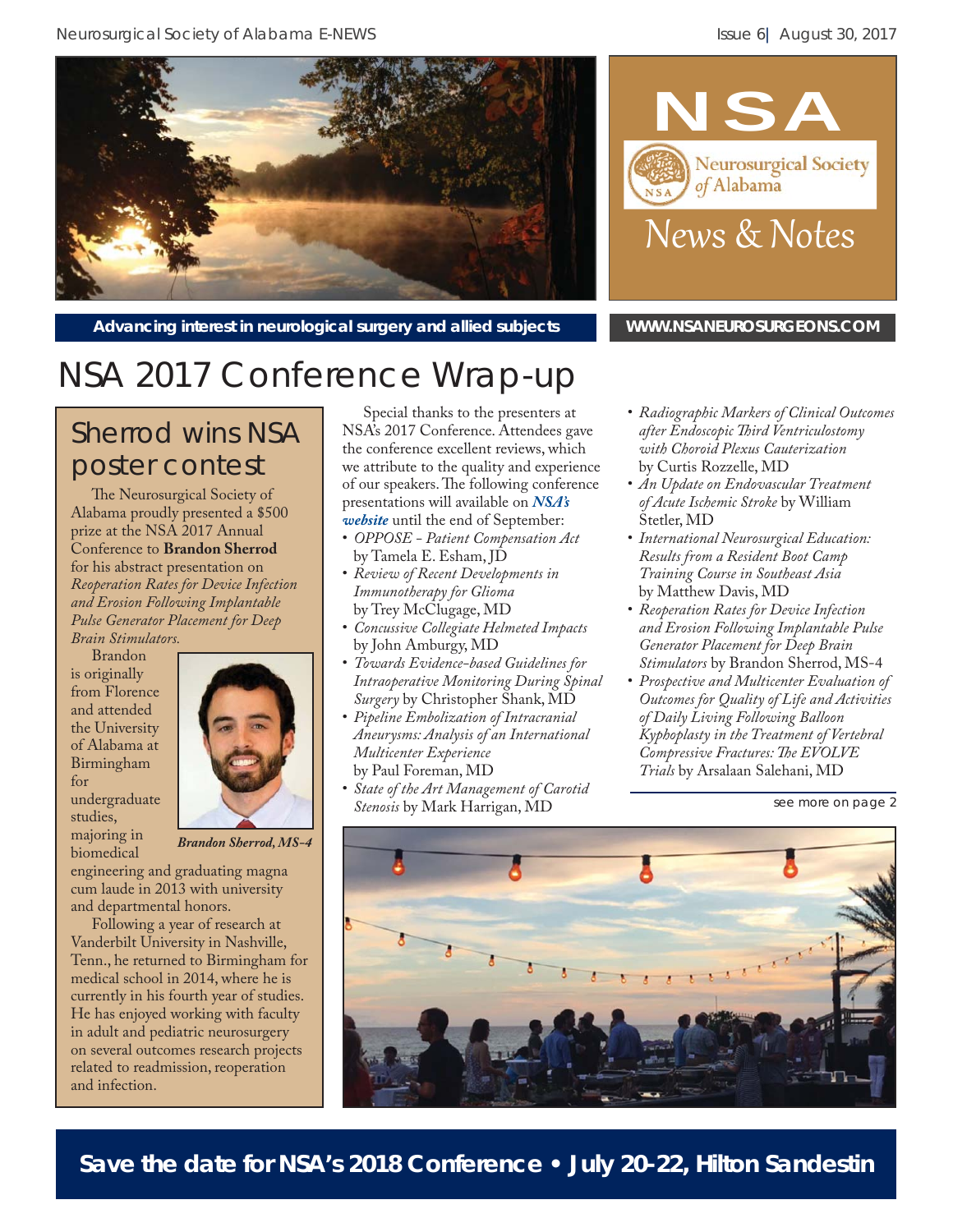## NSA 2017 Conference Wrap-up, cont.

NSA's 2017 Conference provided attendees with seven hours of Category 1 CME and plenty of time to socialize at the Welcome Reception and Saturday night dinner.











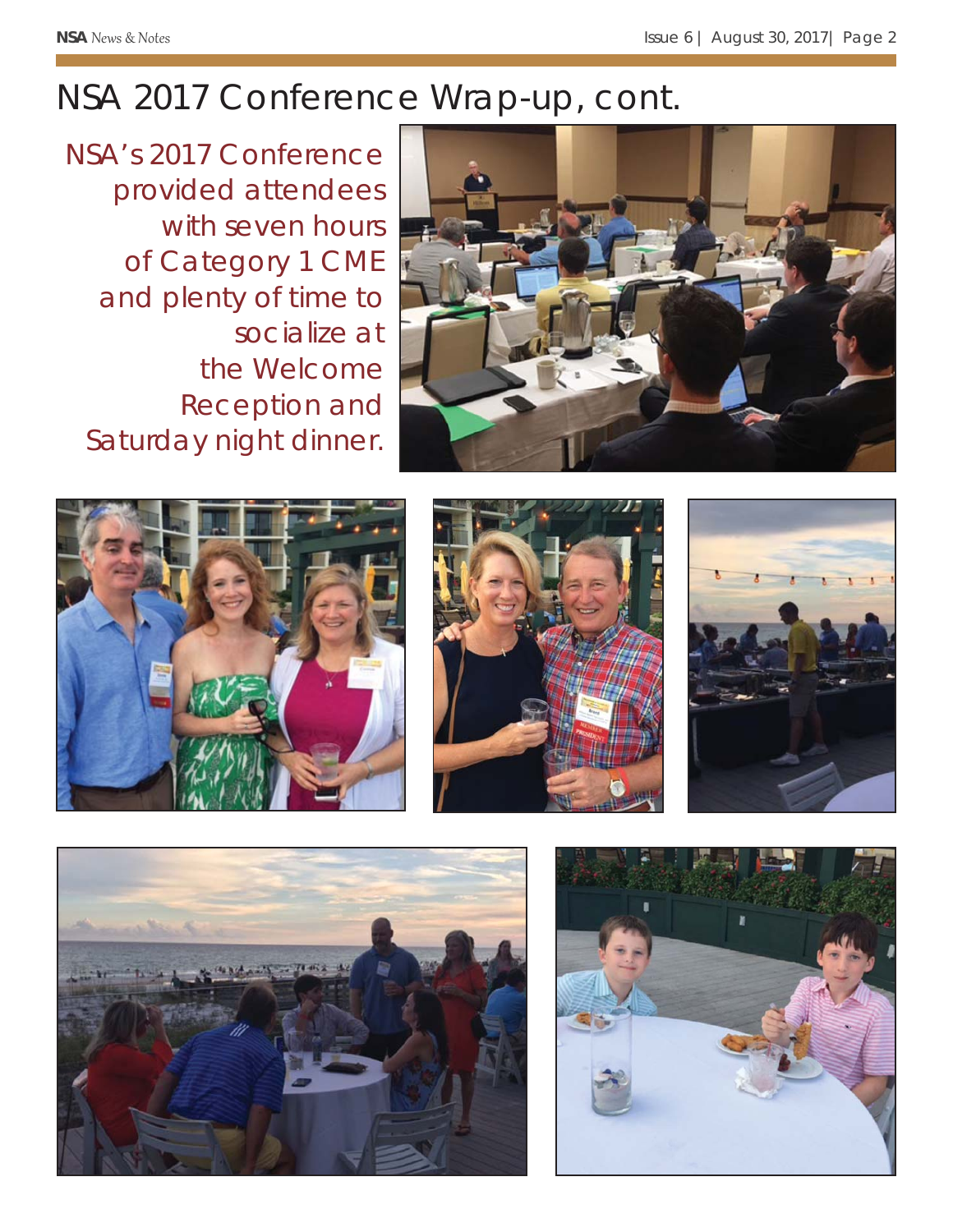# In the news...

#### **Senator McCain's newly diagnosed brain tumor brings spotlight on glioblastoma**

#### *[American Association of Neurological](http://www.newswise.com/articles/view/678187/?sc=rsin)  Surgeons*

News that U.S. Senator John McCain (R-Ariz.) has been diagnosed with a primary brain tumor known as a glioblastoma has heightened the public's interest in learning more about this aggressive form of brain cancer. The American Association of Neurological Surgeon's (AANS) website features a patient section, which includes information about many neurosurgical conditions, including glioblastoma. The information is written and edited by neurosurgeons who donate their time to keep free, accurate and easily accessed information available to the public.

The direct link to the glioblastoma page is: *http://www.aans.org/Patients/ Neurosurgical-Conditions-and-[Treatments/Glioblastoma-Multiforme](http://www.aans.org/Patients/Neurosurgical-Conditions-and-Treatments/Glioblastoma-Multiforme)*.

"On behalf of America's neurosurgeons, the AANS wishes Senator McCain, and all patients suffering from brain cancer, our encouragement as they battle this devastating disease," said AANS president, Alex B. Valadka, MD, FAANS.

"While a cure remains elusive, with the

availability of more aggressive and targeted treatments, there has never been a more hopeful time for improving the quality of life and life expectancy for patients experiencing this dreaded disease," Dr. Valadka added.

### **Trigeminal nerve stimulation shows promise for management of TBI**

#### *[Northwell Health](https://www.eurekalert.org/pub_releases/2017-07/nh-tns072717.php)*

Researchers at the Feinstein Institute for Medical Research and the department of neurosurgery at the Hofstra Northwell School of Medicine, announced in July that they have published a paper with research findings that could have implications for the treatment of many neurological conditions, including severe traumatic brain injury (TBI). The team of researchers found that in an animal model with TBI, trigeminal nerve stimulation (TNS) resulted in increased cerebral blood flow (CBF) and oxygen to the brain.

The research paper, "Neuroprotective Effects of Trigeminal Nerve Stimulation in Severe Traumatic Brain Injury," was co-authored by Northwell Health's Amrit Chiluwal, MD, Raj K. Narayan, MD, Wayne Chaung, PhD, Neal Mehan, MD, Ping Wang, MD, Chad E. Bouton,

and Chunyan Li, PhD. The paper was also co-authored by Eugene V. Golanov, MD, PhD, from the department of neurosurgery at the Houston Methodist Research Institute.

"Following TBI, ischemia and hypoxia play a major role in further worsening of the damage, a process known as secondary injury," said Dr. Li, assistant professor of the Center for Bioelectronic Medicine at the Feinstein Institute. "Preventing secondary injury is vitally important in the overall management of TBI. In the animal model, we investigated the use of electrical TNS for improving CBF and delivering more oxygen to the brain, with the goal of decreasing secondary injury. We found that TBI rat models with TNS treatment demonstrated significantly increased systemic blood pressure, CBF, oxygen, as well as significantly reduced brain edema, blood-brain barrier disruption and lesion volume."

Dr. Narayan, Northwell Health's senior vice president and executive director, neurosurgery services added, "... there is an urgent need for developing novel therapeutic strategies to maximize recovery. ... TNS could also offer some benefit in other pathological states such as stroke or vasospasm after subarachnoid hemorrhage where the brain is at risk for ischemic and/or inflammatory damage."



## AANS 2018 Annual Scientific Meeting April 28-May 2 • New Orleans

The 2018 AANS Annual Scientific Meeting will be held in New Orleans, April 28 - May 2. Plan to attend for the latest in neurosurgical science and hands-on training in clinical care. AANS President Alex Valadka, MD, FAANS, has chosen the theme, *Neurosurgery: The Privilege of Service*, which attendees will see played out through the speakers, awards and special events organized around the meeting. *[Learn more](http://www.aans.org/en/Annual-Scientific-Meeting/2018/)*.